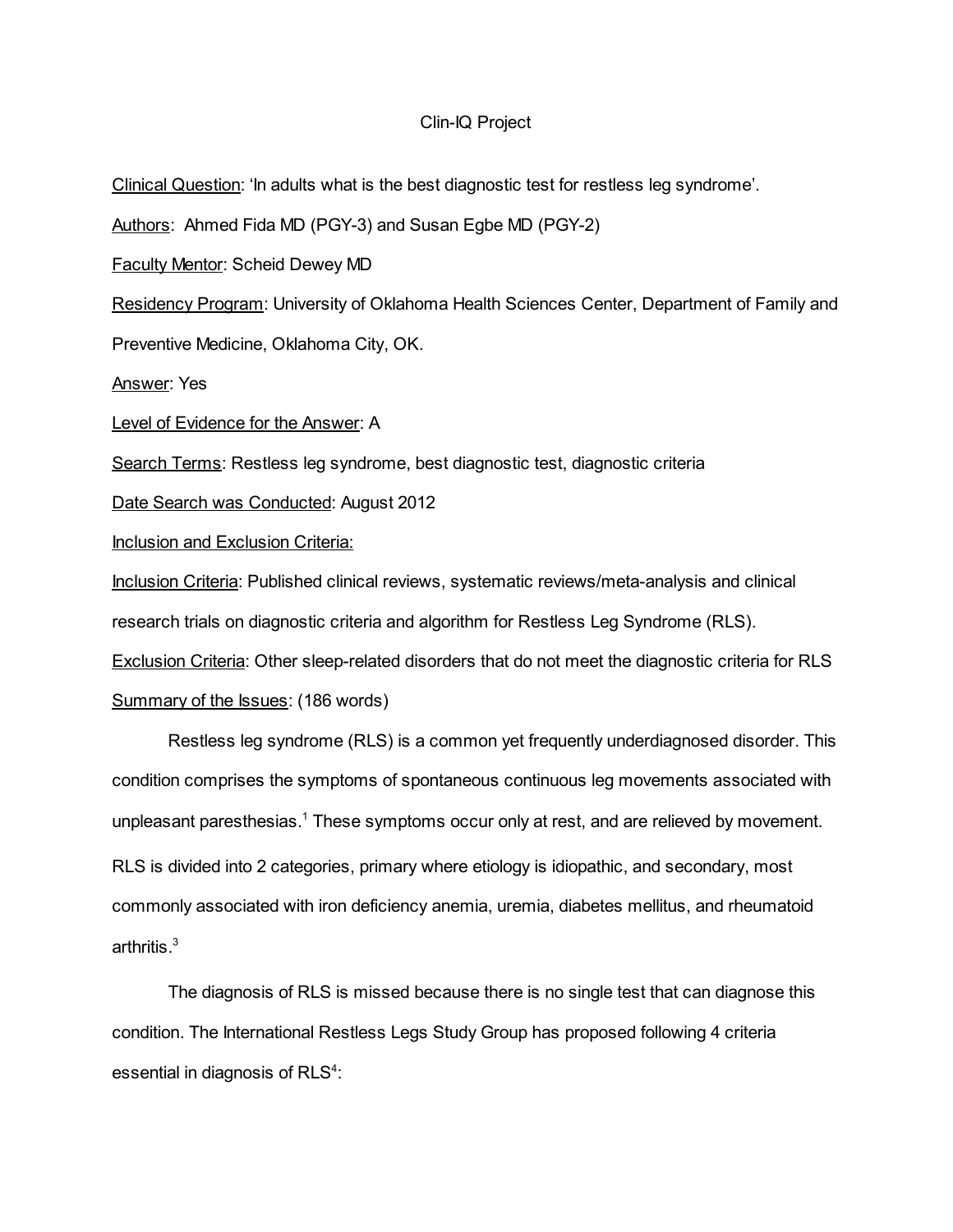1. An urge to move the legs, accompanied with or caused by unpleasant sensations in legs. Sometimes urge is present without unpleasant sensations, and sometimes these sensations are present in arms;

2. Urge to move legs is present when resting or inactive;

3. Urge to move legs is partially or totally relieved with movement;

4. The urge to move or unpleasant sensations is worse at night time as compared to day or only occurs at night time.

Confirmation of diagnosis can be supplemented with family history and positive response to dopaminergic drugs.

False positive diagnosis of RLS have been reported in more than 10% of the investigated populations including other conditions such as nocturnal cramps and various neuropathies. In addition, RLS may be underdiagnosed because of poor recognition of symptoms. No manual has been published describing how the criteria should be applied and there is a lack of information about how essential and supportive criteria or associated features are related.

## Summary of the Evidence: (510 words excluding figure)

A diagnostic algorithm for the diagnosis of RLS, the RLS-Diagnostic Index (RLS-DI), has been validated for use by non-experts. <sup>2</sup> The RLS-DI:

a) Identifies patients with a definite diagnosis of RLS;

b) Excludes the diagnosis of RLS in other patients; and

c) Sorts out a subgroup of patients in whom RLS is possible and cannot be safely excluded or confirmed at the time of the interview without further diagnostic information.

The RLS-DI consists of 10 items which are related to the essential diagnostic criteria established by the International Study Group as well as their supportive criteria and features associated with RLS. Items have to be completed using three categories per item that address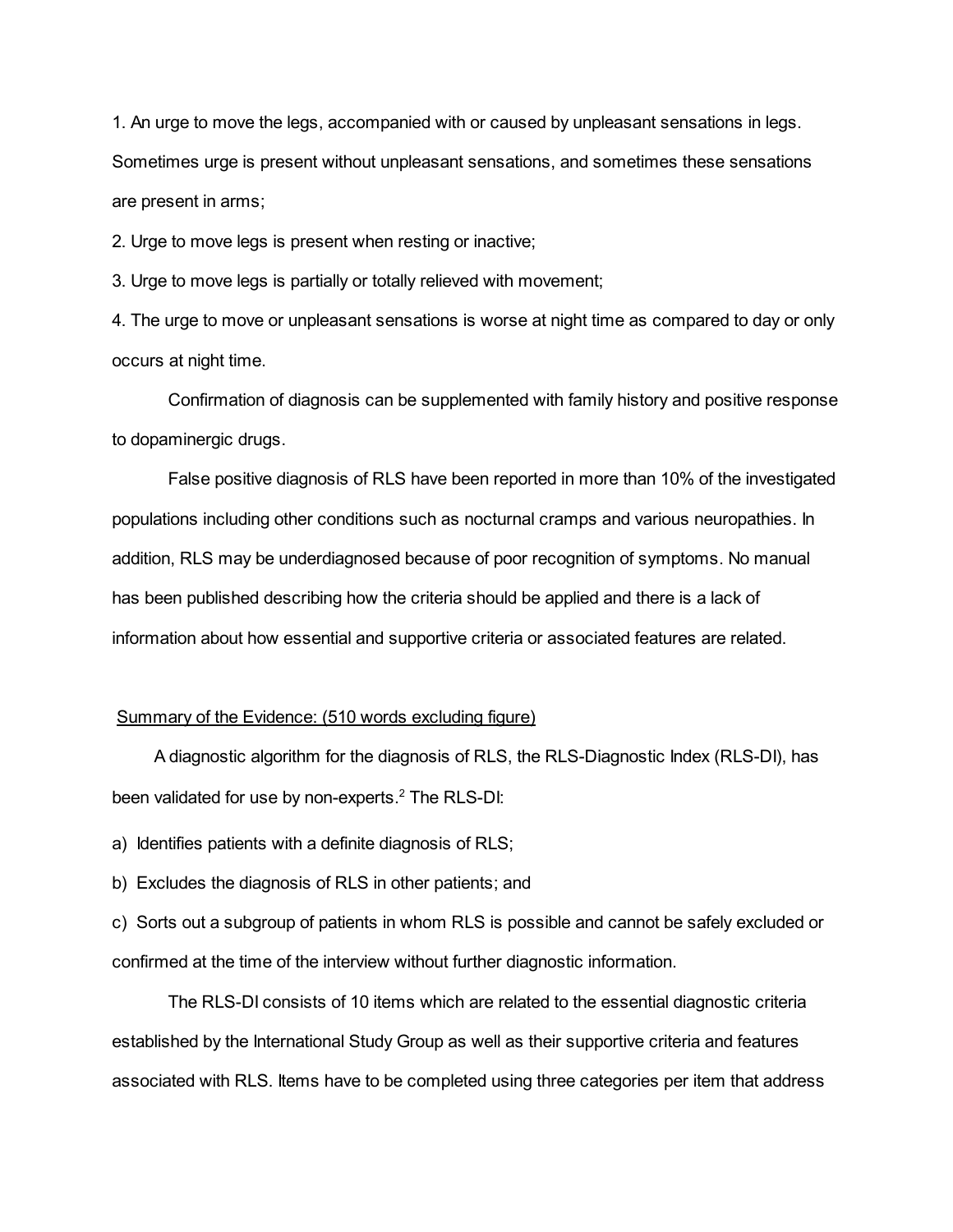frequency of occurrence of symptoms or certainty of presence or absence of other diagnostic information. Negative weights were given when the clinically most relevant items were not present. The sensitivity and specificity of the 10 RLS-DI was based on the clinical expert diagnosis which represented the "true" diagnosis. According to RLS DI any patient who presents with insomnia or sleep problems due to a need to move, unpleasant sensations in legs should be screened for RLS. Five questions ( Essential criteria ) should be asked of the patient as mentioned in Figure 1 below. If answers to all 5 questions are yes then patient is given a diagnosis of RLS. If patient answers yes to question 1,3 and 5 in essential criteria, then supportive criteria should be put in consideration. If answer is yes to any question in supportive criteria, diagnosis of RLS is given. If patient answers yes to question 1,3 and 5 in essential criteria and all answers are no in supportive criteria then other diagnosis should be considered as possible etiology of patient symptoms. If patient answers no to all questions in essential criteria or no to questions 1,3 and 5, then other conditions should be considered as cause of his sleep related problems. The RLS-DI was administered in a telephone interview to 179 patients (86 with RLS, 93 with other sleep disorders) from one sleep center in Germany.<sup>2</sup> The study was conducted on patients who attended the sleep lab for sleep related disorders between Jan, 01,2003 and September, 30, 2004. Written invitation was mailed to patients to participate in this survey lasting for an hour. To improve quality of interview and this study, interview questions were mailed beforehand, to patients who agreed to participate in this study. Two extensively trained interviewers conducted the interviews between November 2004 and January 2005. These interviewers were not sleep experts. Items 8,9 and 10 in RLS DI were answered from sleep lab data. Two senior physicians who were sleep specialists provided RLS expert diagnosis for each patient. Statistical factor analysis was performed after conduction of the study.The results demonstrated a sensitivity of 93.0%, specificity was 98.9%. Correct diagnosis occurred in 96.1% of the patients. Specificity was higher in items related to essential criteria (95.7%) than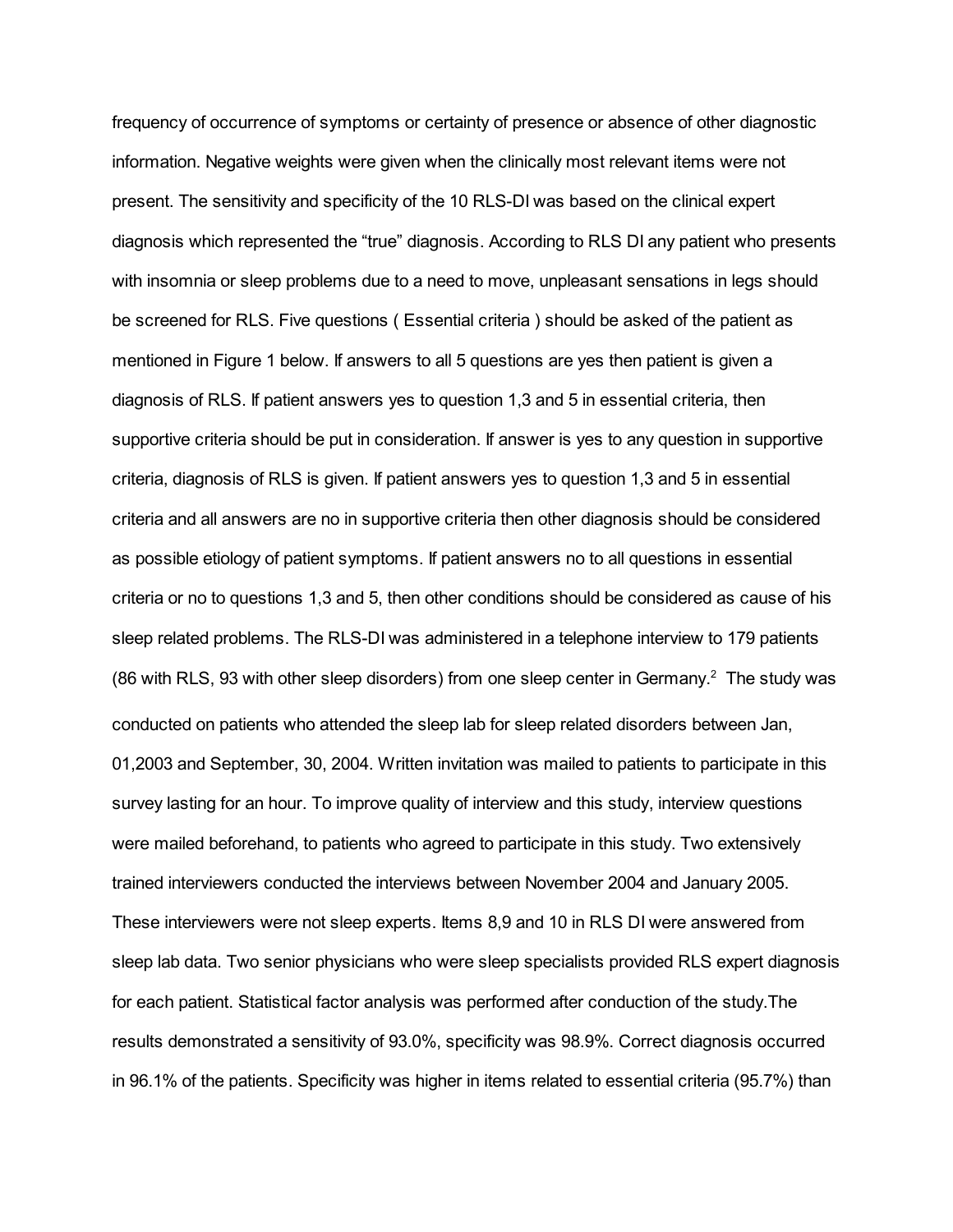in those related to the non-essential diagnostic criteria (81.7%). Patients with RLS scored a higher RLS-DI than those with primary insomnia or other neurological or psychiatric disorders.

Diego Garcia-Borreguero et al<sup>4</sup> reanalyzed the data from a validation study of the RLS DI using a logistic regression model to determine the extent of accuracy of the diagnosis of RLS. This analysis identified three out of the original five criteria that were associated with RLS. Items 1, 3, and 5 had the most diagnostic value. Adding the response to dopaminergic medication improved the accuracy of the diagnosis of RLS. If RLS is suspected, the results of this study justify a hierarchical or adaptive diagnostic algorithm (see Figure 1).

Figure. The RLS Diagnostic Algorithm



Figure adapted from Diego Garcia-Borreguero et al: Algorithm for the diagnosis and treatment of restless legs syndrome in primary care. BMC Neurology 2011,11:28

Conclusion: (173 words)